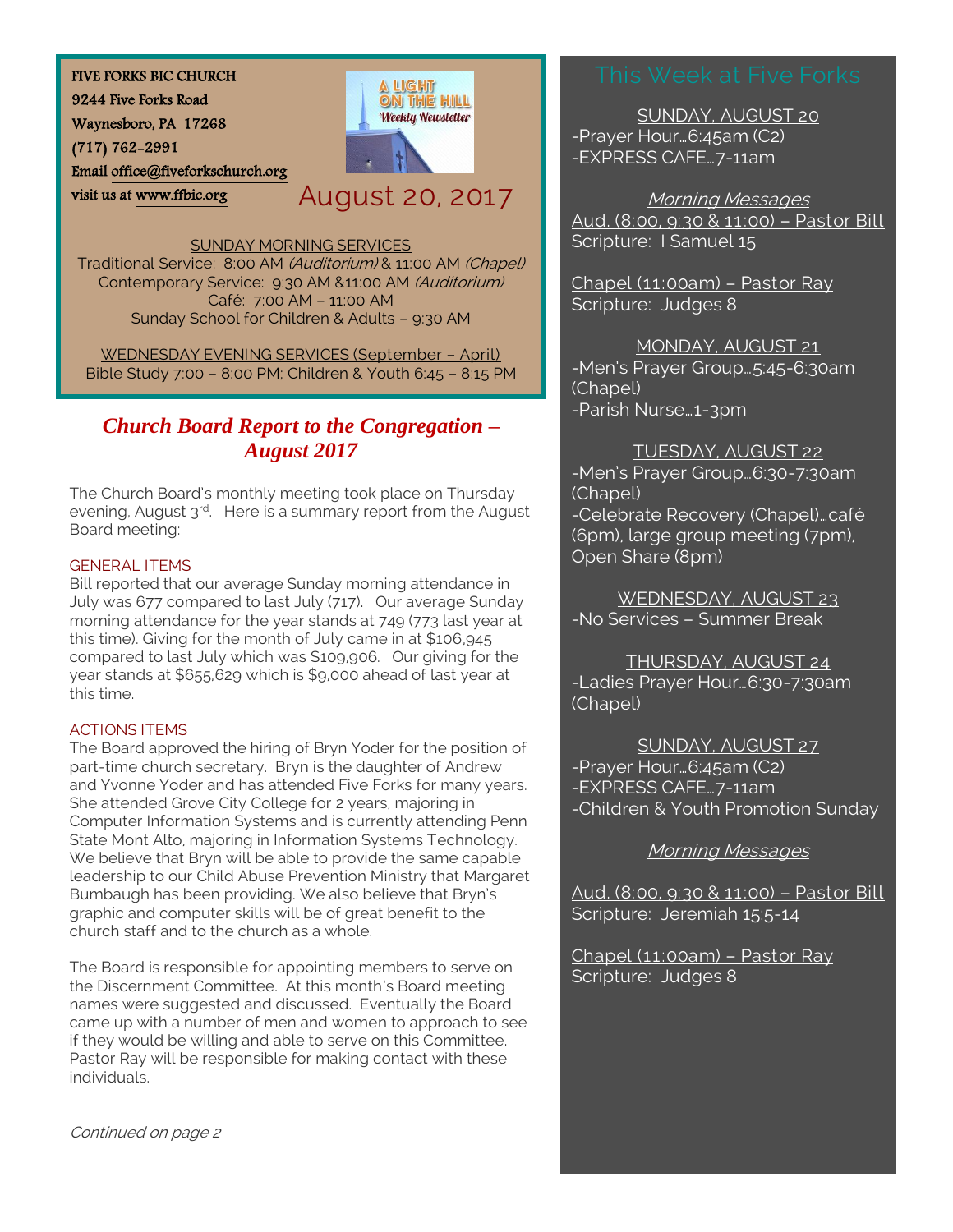# *Church Board Report to the Congregation – August 2017 (continued from page 1)*

The Board approved a request from the Finance Committee to make a change regarding the using of funds from our Special Activities Fund. For some ministries who have line items in both the General Fund and the Special Activities Fund, the balances in the SAF often keep growing because of a) designated giving on the part of generous donors, and b) our policy of first using funds from the General Fund. A sub-committee from the Finance Committee met in June with Ray Miller, a local CPA, who recommended that we first use funds from the SAF to cover expenses, then use funds from the General Fund. There will be exceptions made in certain instances, but we believe this change will be beneficial to all the ministries of the church.

The Board approved a request from Tony Martin to obtain a license and show the movie "The Case For Christ". The film depicts the true story of Lee Strobel, an investigative reporter and atheist who set out to disprove the existence of God after his wife became a Christian. Tony plans on showing the movie sometime this Fall.

## DISCUSSION ITEMS

### PURPOSE STATEMENT

For the past several months the Board has been working on defining our purpose as a local church. Several themes have emerged as being important to us: Knowing Jesus (Discipleship) and Making Jesus Known (Evangelism)...the Importance of Community Within (the existing Body) and Without (the community in which we live). Caring/Meeting Needs/Loving Others.

The Board is now looking to receive input from the congregation, and so a committee of approximately 10 individuals from the congregation will be approached to see if they are willing to provide their perspective and input. Church Board member Harvey Payne will chair this committee that is now being formed.

### CHURCH BOARD SLATE

There are 12 voting members on the Board, 6 are appointed, 6 are elected by the congregation. The Board is considering the possibility of expanding the elected slots from 6 to 8, while reducing the appointed slots from 6 to 4. This does not mean that we will attain more balanced representation in regards to gender and age, but it would give the congregation a greater voice when it comes to who is serving on the Board. The Board will continue to explore and discuss this at the September Board meeting.



ATTENDANCE (AUGUST 13)

#### **Sunday's Worship Total = 684**

 $8:00$  Auditorium =  $145$ 9:30 Auditorium = 293 11:00 Auditorium  $= 161$  $11:00$  Chapel = 50 Bible Connection = 15 Nursery  $(9:30 \& 11:00) = 20$ 

### **Total Sunday School = 292**

Adult Education Attendance  $= 113$ Berean  $= 15$ Golden Link = 37 Through the Bible  $= 17$ The Christian Family Life Class  $= 29$  $8:00$ AM Café Class = 3 Alpha Omega Discussion =  $8$ Men's Resolution Class = 4

Canned Fruit

Place donations in the orange tub in the lower lobby.

Toothbrushes, Hair clips/ ties, Barrettes, Headbands, Combs, Bracelets

Place donations in the designated boxes in the lower and upper lobbies.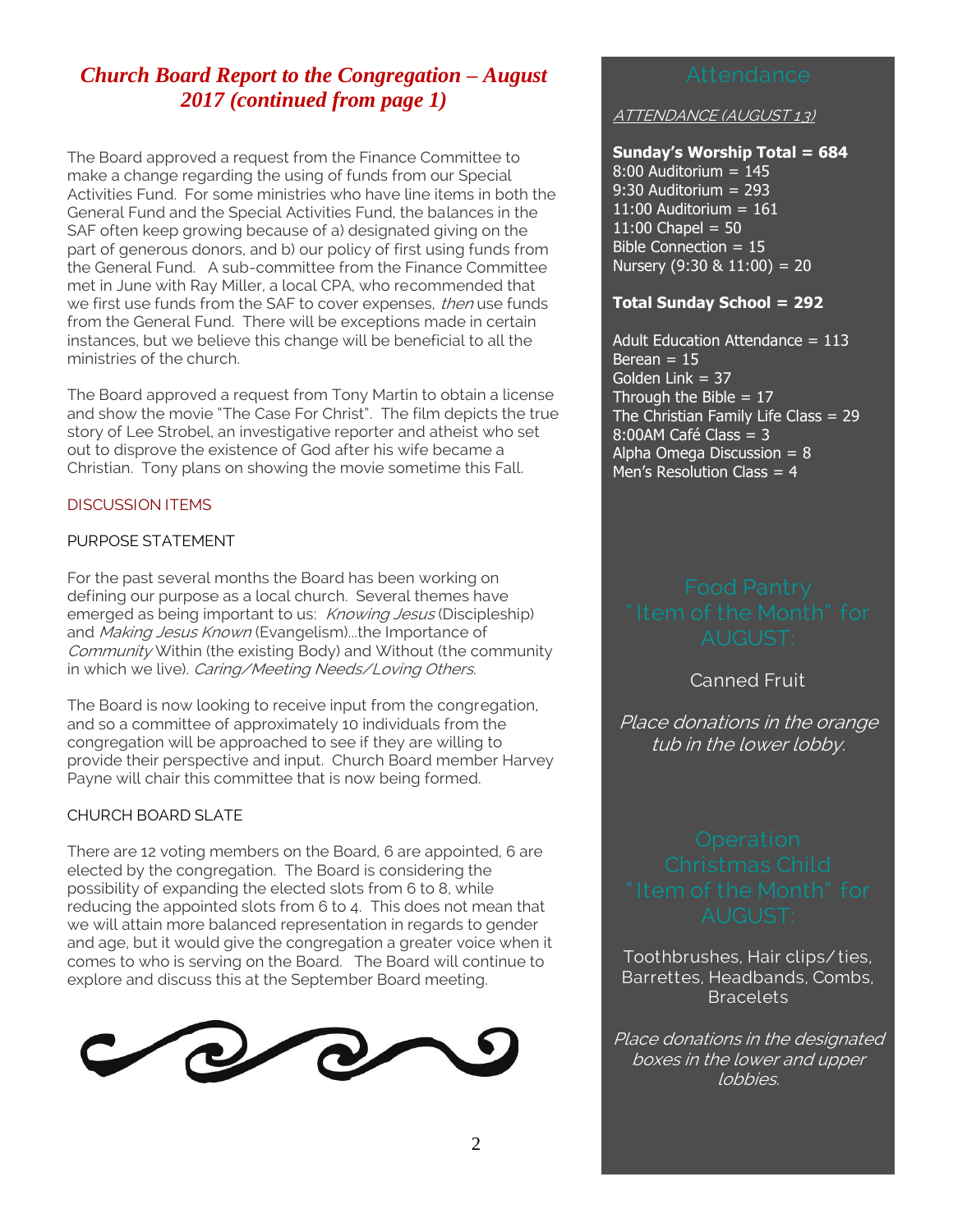

Let us pray: Dear God, please embrace those who are sick and hurting today and let them feel the warmth of Your love. Amen!

Paul Myers Chet Norris Phyllis Witter



*We express our deepest sympathy to Rich & Melvin Peck with the passing of their sister, Goldie Shockey on August 7, 2017.*

*We express our heartfelt sympathy to Kathy Helfrick with the passing of her brother, Nathan Bolden on August 15, 2017.*







Thanks to everyone for your prayers during my recent medical procedure. Surgery is scheduled for September 8<sup>th</sup> at Hershey. Your continued prayers are appreciated. -Nikki Bernhardt

# Dear Five Forks Family,

Thank you so much for your many prayers, phone calls, and cards during my recent hospitalization. Thank you Pastor Bill and Bob Tengler for your visits. And thank you to the church for the planter. I am home now recuperating and ask for your continued prayers for healing. -Dixie Layton

# *Old Fashioned Hymn Sing*

Do you like hearing the old hymns that our parents and grandparents sang?

Come out, and enjoy singing and listening to your favorite old hymns!

**August 20th…2-3pm** at Music Makers, 46 W. Main St. Waynesboro, PA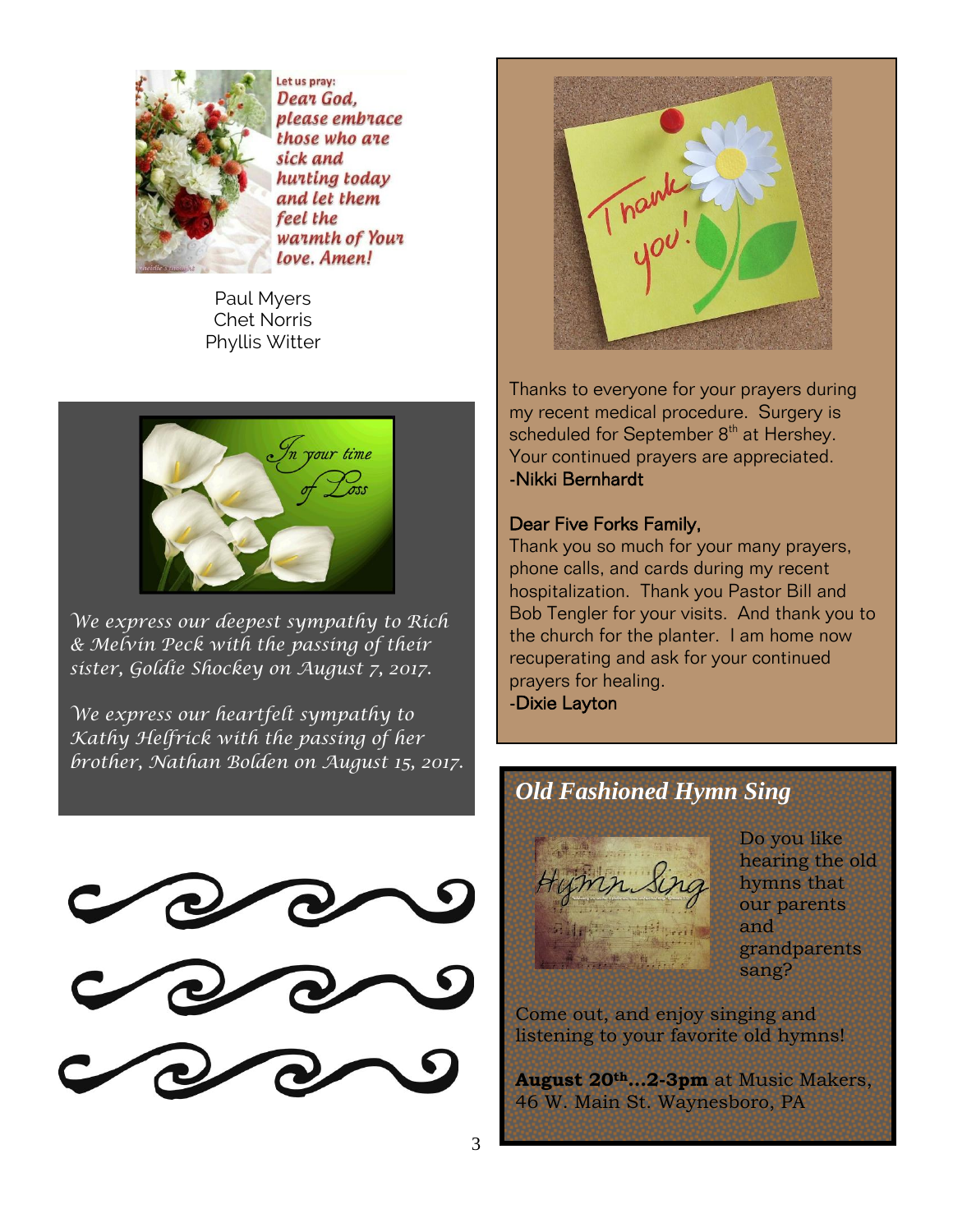

Promotion Sunday has been set for August 27<sup>th</sup>. I would like to explain how that affects the Sunday School quarter.

Most of us are familiar with Promotion Sunday and the New Quarter falling on the same Sunday. However, due to school districts starting school earlier, this has caused Pastor Shaun, and me to move Promotion Sunday forward a couple of weeks. We feel this is best for the children. This allows most children to move up a class the Sunday after school starts, causing less confusion for them. While it might not be what we are used to, we want to put the needs of our children first.

Therefore, you will continue with the same material you received in June. The first Sunday in September is when the Fall quarter starts. That is when you will begin using the Fall material. So, same material on August 27<sup>th</sup>, only new smiling faces.

Please be encouraging and excited when you talk to your children about "Move Up Sunday". Some of the classes are changing teachers, I will speak to those classes that are affected, as soon as I have firm commitments from the adults who are considering joining our Sunday School Team.

Thank you all for serving so unselfishly in Children's Ministry. You have blessed me in so many ways over this busy summer. Please be in prayer for our many volunteers and the sweet faces we serve every Sunday.

If you have any questions, please contact me during the week by email [jim@ffbic.org](mailto:jim@ffbic.org) or call 762-2991.

-Pastor Jim

# *Word On Wednesday*

**Jesus' Family Tree** 



On September 16, 1748, the British ship Patience, under command of one Captain John Brown, arrived in Philadelphia. Among the passengers disembarking was a man named Peter Berthold. Peter is an ancestor of mine. He located in Ringgold, MD, where the name Berthold was eventually Anglicized as "Barkdoll", my mother's maiden name.

Family tree research is fascinating. There are all kinds of mysteries to solve. We don't think about it perhaps, but Jesus, of course, had a family tree as well – a direct lineage through Mary and a legal heritage through Joseph.

Researching Jesus' Family Tree would be a great way to review different people found in the Old Testament. So that's what we'll be doing this fall in our Word On Wednesday Bible study. Starting Wednesday evening, August 30<sup>th</sup>, at 7:00, in the auditorium, we'll look into Jesus' family roots. And, for those for whom it may be more convenient, we'll also begin the same study on Thursday, August  $31^{st}$ , at 7:00, in the chapel. Hope you can join us! - Pastor Brian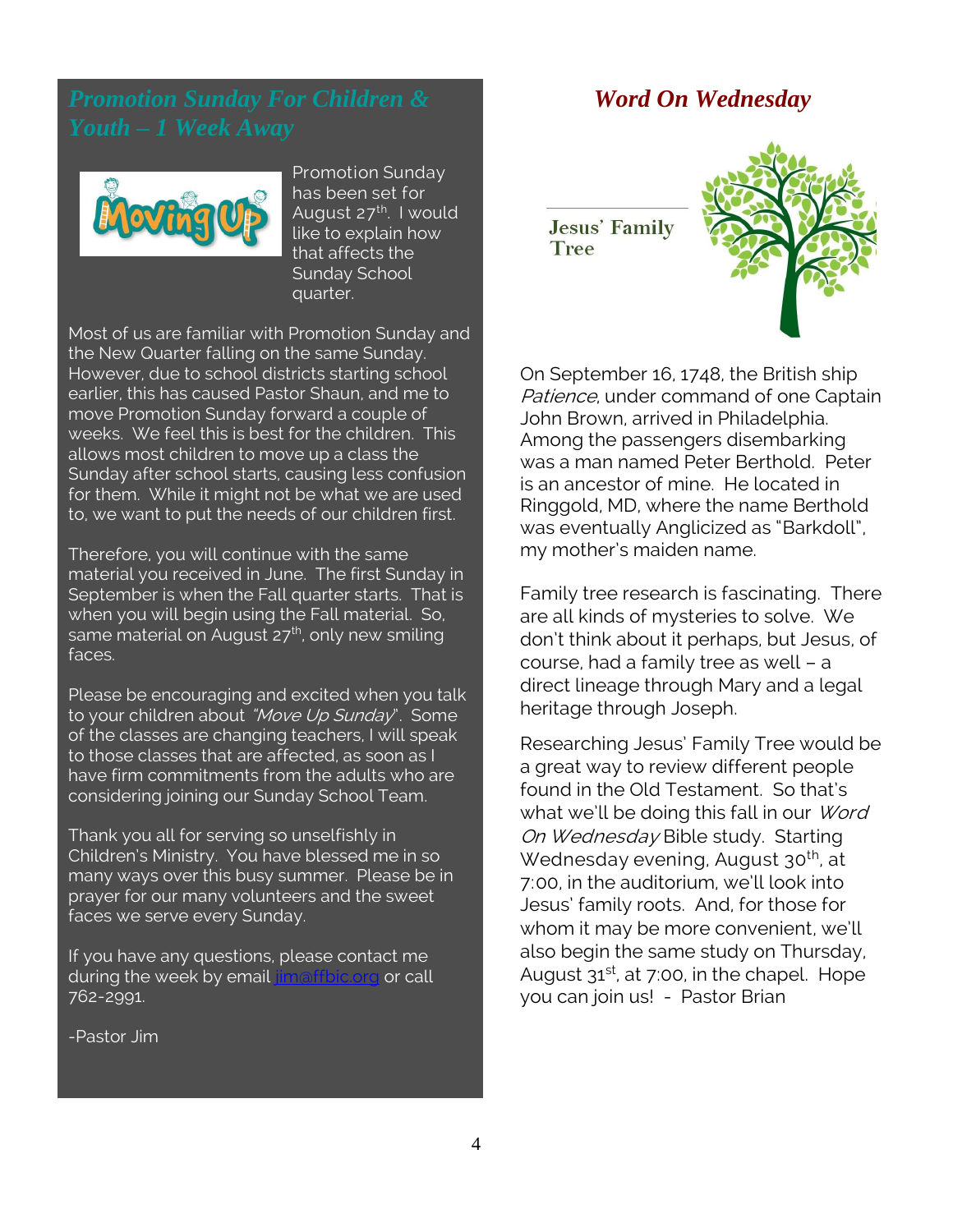

# **Upcoming Events**

# *ELO – Outdoor 3D Archery Fun Shoot*

Saturdays: August 26<sup>th</sup> & September 9<sup>th</sup>

Start Times: 8am – 11am

Location: Five Forks Road, Waynesboro

Cost: Adults \$5; Kids \$3

- Raffle Prizes
- Food Stand
- Breakfast & Lunch
- Beginners Welcome
- Limited bows available for use
- Instructions on site
- Different course each week

Pre-register at [www.eloutdoors.com](http://www.eloutdoors.com/)





# *Family Camping Weekend*

September 22 – 24…at Rhodes Grove Camp

Camper Sites, Tents Sites, Cabins, Hotel Rooms

Kids' Activities:

- Slip N' Slide
- Duck Derby
- Candy Scramble

Raffle Prizes to be given away.

Must pre-register online at <u>www.eloutdoors.**c**om</u>

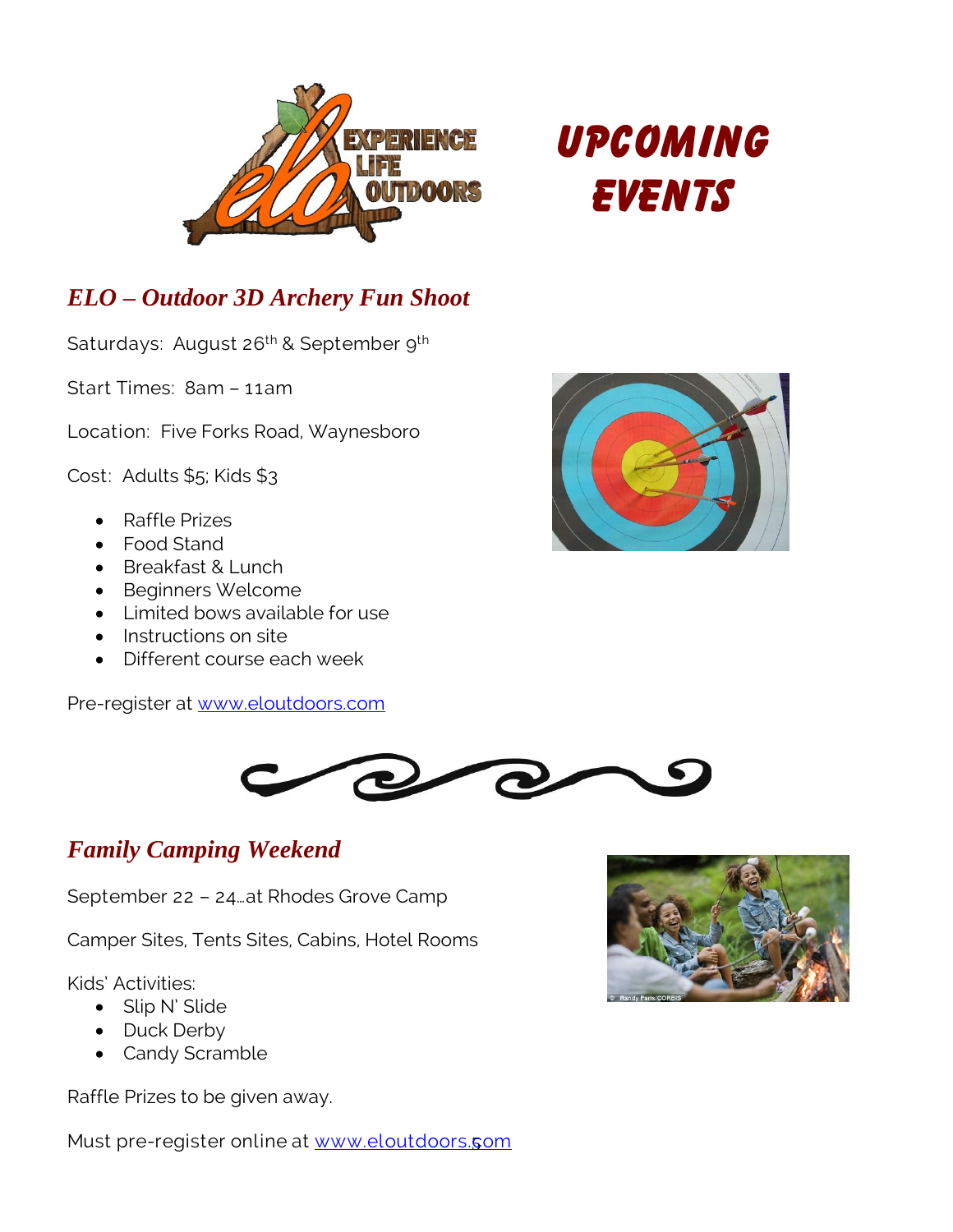# *An Evening Of Songs And Stories With Peter Furler & Ryan Stevenson*



Saturday, November 18th… 7:00pm in the Five Forks Auditorium (doors open at 6:00pm)

- \$20 General Admission
- Tickets will be available at the Five Forks Church Office or in the lower lobby before and after services approximately 6-8 week before concert.

As the former frontman for the Newsboys, Peter Furler knows a thing or two about hit songs. As the writer behind some of Contemporary Christian Music's biggest hits, including "He Reigns," "Something Beautiful," "Shine," and "Breakfast," Peter has been an instrumental part of creating music for CCM fans worldwide. Now he is joining forces with Ryan Stevenson, the fresh voice behind the biggest song of 2016, "Eye of the Storm" for a special night of songs and stories. 2017 sees the return of Peter to the CCM airwaves, as he joins Michael Tait and the Newsboys on their latest single, "The Cross Has the Final Word," while Ryan debuts his latest single, "The Gospel," scaling the charts now. Don't miss this special night bringing these two incredible men of faith together, where they also share stories behind the songs that reveal their testimony of God's faithful work in their lives and in the world. Opening the show will be new Fair Trade Services recording artist, Austin French, first runner-up from the initial season of ABC's "Rising Star."

 $\cup$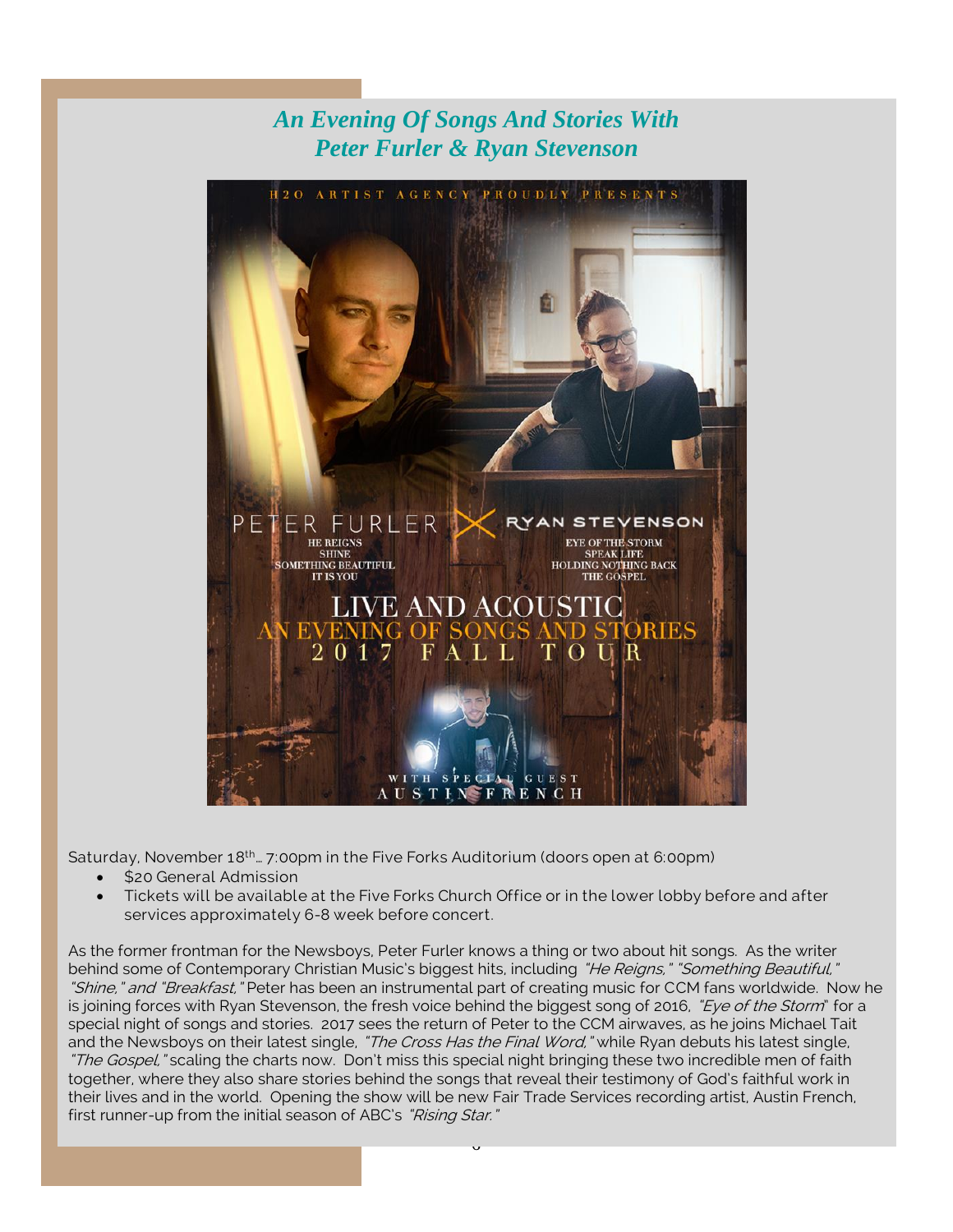

*Coming to Five Forks on Sunday, September 10th…6pm in the Auditorium* 

# No tickets or cost – Free Will Offering

This group was formed in January 2000 with a goal of touring one weekend a month. That lasted for about three months, and the rest is history. Traveling and working over 120 dates per year, this group has won the hearts of thousands. Their off-stage love and accessibility, both to and for the folks that come to their concerts, is one of the things that people seem to appreciate most. Their desire to provide the finest in quality music while effectively ministering to the lost and hurting is truly the objective in each and every concert. The group has enjoyed radio & chart success with songs like "Brand New Heart," "In the Morning," "Crown Him King," "God's Word Will Stand," & "Carved in Stone." In 2008, PromisedLand was honored with a Dove Award consideration in the category of Southern Gospel Album of the Year for their project entitled "Carved in Stone."

Most recently, the group has appeared on Christian TV via the Daystar Network, the NRB Network, World Harvest, and Gospel Music Television, making multiple appearances on "Great American Gospel" & "American Gospel Onstage." In 2015 and 2016, PLQ was honored to appear on the Main Stage of the National Quartet Convention in Pigeon Forge, TN.

#### Meet the Guys:

Lead Vocalist: Gene Hamman is a founding member of PLQ and has been involved with Christian music for over 25 years. He also enjoys hunting, fishing, sports, and spending time with his family. Gene & his wife, Amy, have been married for almost 26 years. They, along with their three sons, Chad, Trevor, and Zachary, reside in Edinburg, VA.

Bass Vocalist: KC Armstrong is originally from Mt. Holly, NC. KC is blessed with an amazing bass voice and utilizes that gift not only with PLQ, but as a member of the world-renowned United States Army Male Chorus, where he is Active Duty. He received his higher education at East Tennessee State University and Western Carolina University. KC resides in Winchester, VA with his wife, Chara, and their three children, Brogan, Adeline, and Calvin.

Tenor Vocalist: Joey Wilson is a preacher's son and has been involved in church ministry his whole life. He studied music at East Coast Bible College and is a charter member of PLQ. Joey's talent far surpasses his incredible tenor voice. He is an accomplished music producer, arranger, and studio engineer. When Joey is not on tour, he enjoys working in his recording studio, "The Vocal Den," located in Warrenton, Virginia. Baritone Vocalist: Aaron Swain is 24 years old and is the youngest member of the group. Aaron graduated from Radford University in 2015 with a Bachelor's degree in Computer Science and is currently pursuing another Bachelor's degree in Digital Media - Audio from Liberty University. He has followed gospel music since the age of 13. Aaron resides in Forest, VA, and attends Heritage Baptist Church in Lynchburg.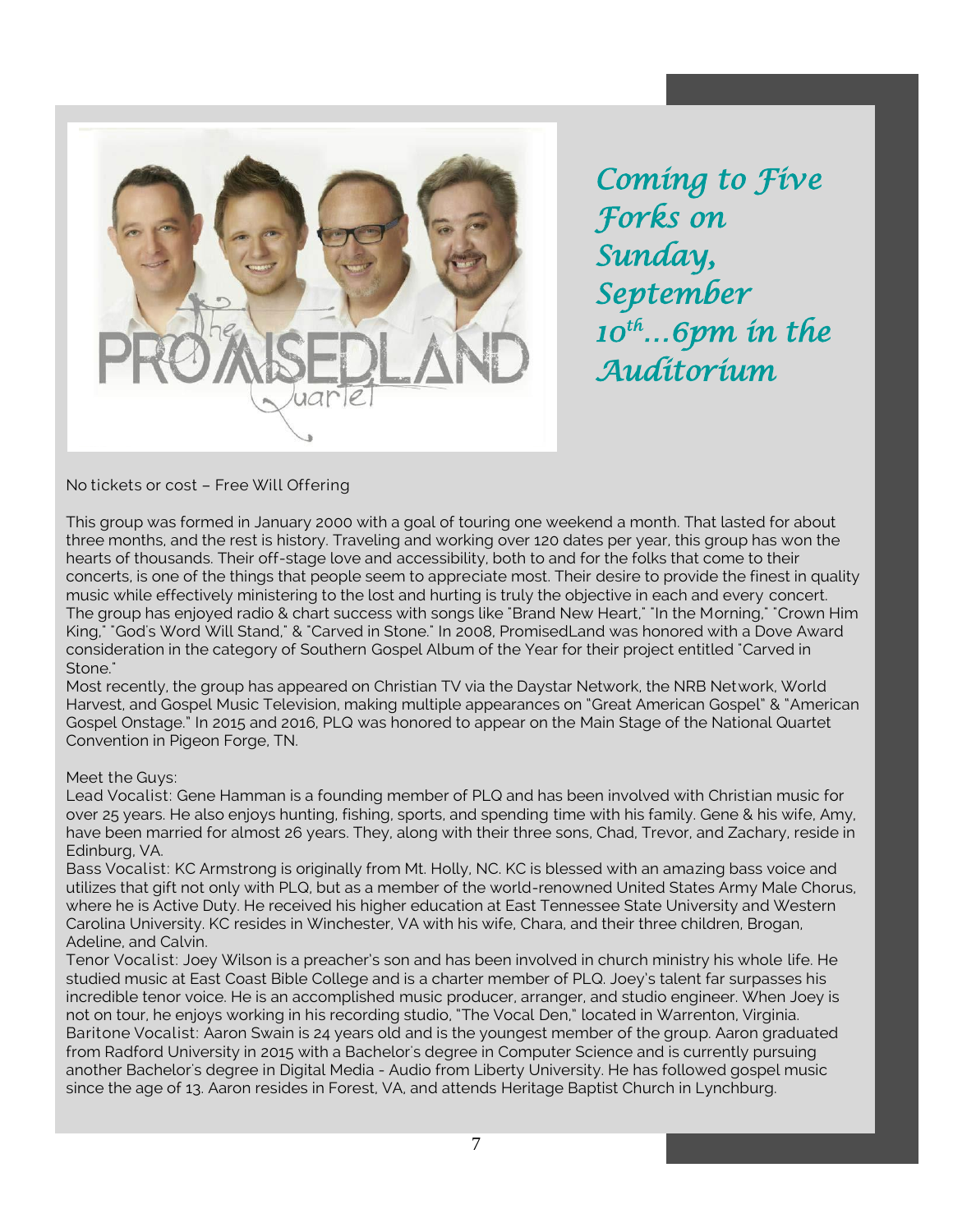

Below is a list of events and activities that the youth are assisting with, participating in or will be invited to be part of:

"You can find more information about our events, including permission slips, on the church website or join us on Facebook; our group name is; Five Forks BIC Youth Group, or see Pastor Shaun.

\*Please be aware that there is extra financial assistance available to any youth that may need it. Do not let money be the reason that you do not participate! (See Pastor Shaun)



CREATE our NEW YOUTH GROUP T-SHIRT - "Hey Five Forks Teens CREATE a T-shirt design that screams, WEAR ME". That's right, we need a new youth group T-shirt for this fall and we are inviting you (all teens) to get creative and submit your concept design for the 2017-2018 youth group t-shirt. Here's a little help to get you started on your design. We'd like "Five Forks Youth Group" somewhere on the T-shirt and we'd like a design that in some way incorporates our key youth group theme for the new school year. That theme will be "The Great Adventure" emphasizing the idea that "The Christian life is all about going on a great adventure with the creator of the universe by your side!" Submissions can be hand drawn or digitally created, we'll take your concept design have it touched up by some

professionals for the sake of quality printing. Also, keep your design a secret…don't let anybody else know which one is your design! All submissions must be completed and turned in to Pastor Shaun by Wednesday, August 23<sup>rd</sup>. The entire youth group will then be voting for our favorite design on Wednesday, August 30<sup>th</sup> at our annual tailgating party.



<u>Jr. High Welcome Night</u> – Wednesday, August 23<sup>rd</sup> (6:30pm – 8:30pm) All 6<sup>th</sup> –8<sup>th</sup> grade teens (grade you are entering) are invited to join us for our youth group welcome night. We will be meeting at the home of Jeff & Beth Reecher (5906 Buttermilk Road, Waynesboro, PA 17268…only about 5 mins from the church).…it's a great chance for you to meet some of the other junior high teens and youth leaders who you'll be hanging out with this next year. We'll be swimming (bring a swim suit: girls - one piece or tankini…guys - no speedosJ); roasting smores on the camp fire; playing some games and just getting to know each other. Sr. High Welcome BACK Night – Wednesday, August 23rd (6:30pm – 8:30pm) All 9th – 12th

grade teens (grade you are entering…As your summer comes to a close and school begins, join us for a night to reconnect and prepare for the new school year. We will be meeting at the Bumbaugh's house (5905 Buttermilk Road, Waynesboro). We'll be swimming (bring a swim suit: girls - one piece or tankini…guys - no speedosJ); roasting smores on the camp fire; playing some games, usually water balloons make an appearance as well and just be hanging out. Feel free to invite some friends to join us!